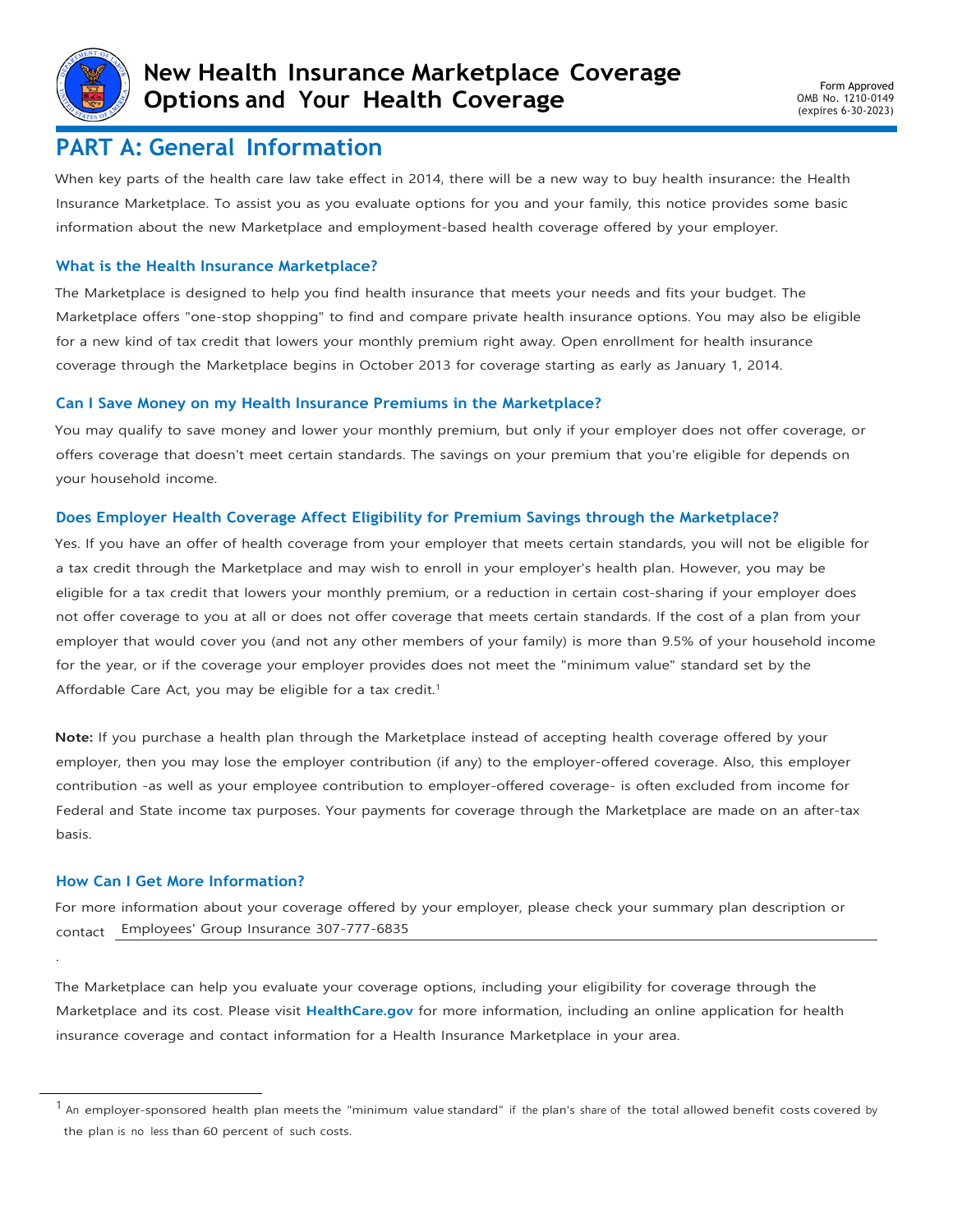# **PART B: Information About Health Coverage Offered by Your Employer**

This section contains information about any health coverage offered by your employer. If you decide to complete an application for coverage in the Marketplace, you will be asked to provide this information. This information is numbered to correspond to the Marketplace application.

| 3. Employer name                                                   | 4. Employer Identification Number (EIN) |  |          |             |  |  |  |  |
|--------------------------------------------------------------------|-----------------------------------------|--|----------|-------------|--|--|--|--|
| 5. Employer address                                                | 6. Employer phone number                |  |          |             |  |  |  |  |
| 7. City                                                            |                                         |  | 8. State | 9. ZIP code |  |  |  |  |
| 10. Who can we contact about employee health coverage at this job? |                                         |  |          |             |  |  |  |  |
| 11. Phone number (if different from above)<br>307-777-6835         | 12. Email address<br>egi@wyo.gov        |  |          |             |  |  |  |  |

Here is some basic information about health coverage offered by this employer:

•As your employer, we offer a health plan to:

All employees. Eligible employees are:

 $\overline{X}$  Some employees. Eligible employees are:

An employee or position-sharing employee who regularly works at least 80 hours per calendar month

#### •With respect to dependents:

 $X$  We do offer coverage. Eligible dependents are:

Your legal spouse, as recognized by the State of Wyoming, your natural child, stepchild, adopted child to age 26. Foster children and dependent children that the employee has been specifically appointed as permanent legal guardian are eligible to age of majority (age 18)

|  |  |  |  |  | We do not offer coverage. |
|--|--|--|--|--|---------------------------|
|--|--|--|--|--|---------------------------|

If checked, this coverage meets the minimum value standard, and the cost of this coverage to you is intended to be  $\Box$ affordable, based on employee wages.

Even if your employer intends your coverage to be affordable, you may still be eligible for a premium discount through the Marketplace. The Marketplace will use your household income, along with other factors, to determine whether you may be eligible for a premium discount. If, for example, your wages vary from week to week (perhaps you are an hourly employee or you work on a commission basis), if you are newly employed mid-year, or if you have other income losses, you may still qualify for a premium discount.

If you decide to shop for coverage in the Marketplace, **[HealthCare.gov](http://www.healthcare.gov/)** will guide you through the process. Here's the employer information you'll enter when you visit **[HealthCare.gov](http://www.healthcare.gov/)** to find out if you can get a tax credit to lower your monthly premiums.